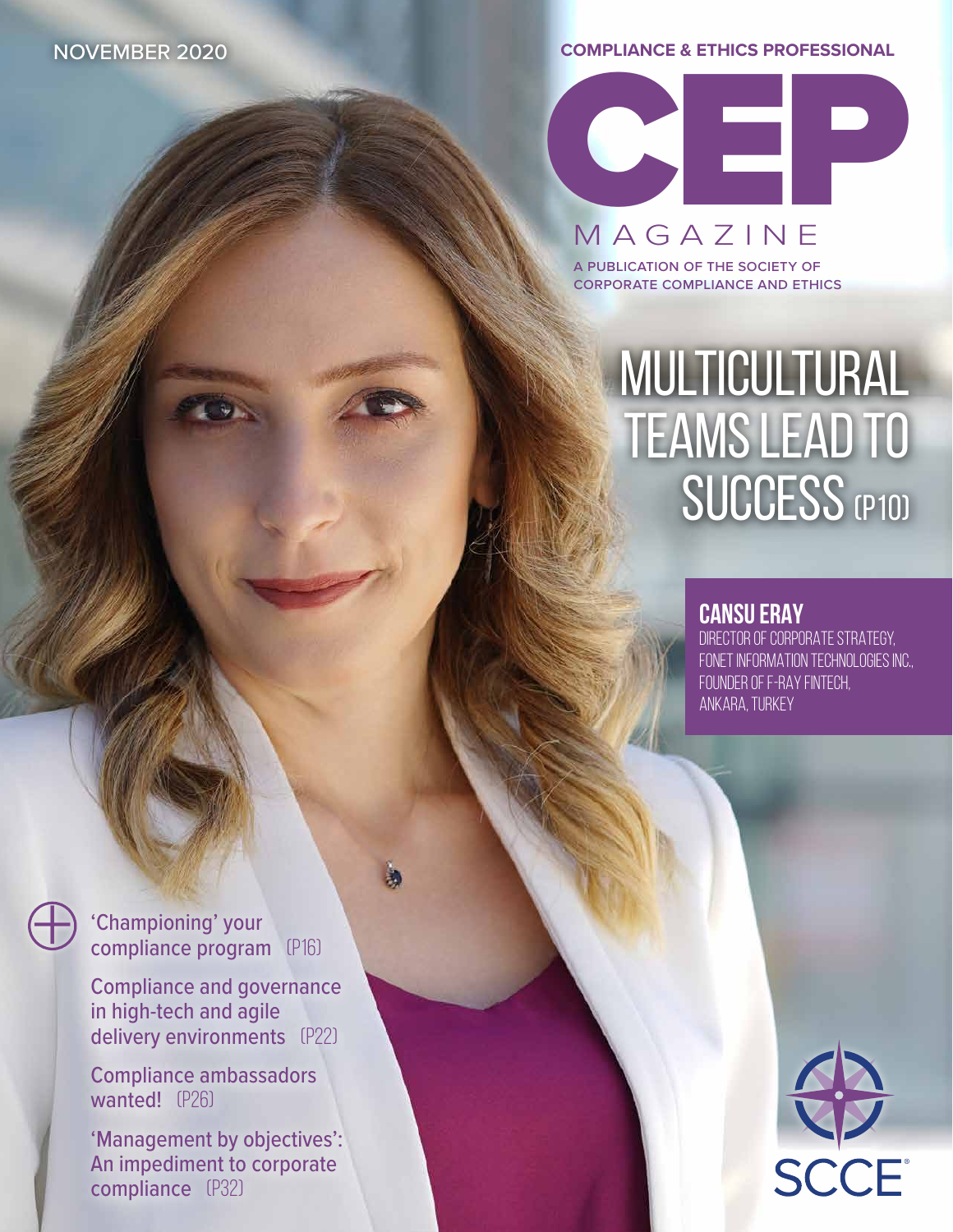## **COMPLIANCE** AMBASSADORS WANTED! by Mónica Ramírez Chimal



#### **Mónica Ramírez Chimal**  MBA

*(mramirez@asserto.com.mx) is Partner and Founder of her own consulting firm, Asserto RSC, in Mexico City, Mexico.*

**THORE SERVIS CONSIDER**<br> **EXECUTE:** COMPANY RECOMPLIANCE COMPLIANCE COMPANY RECOMPLIANCE COMPANY RECOMPLIANCE COMPANY RECOMPLIANCE CONTROLLER<br> **EXECUTE:** How can you be sure ensure everyone in the company knows what that everyone does the right thing? How can you make certain that you are informed of what is happening in the company?"

If you are a compliance professional, these questions should ring a bell for you. These are the difficult challenges compliance areas face. You may have the budget, you may deliver the training, but those are just parts. The other part is making people truly understand why complying with the law, the policies and procedures, as well as the code of ethics is important and how it can affect the company. To monitor effectively, you need a big team so they can move between the different areas, processes, and employees. And that is something

very difficult to carry out — and at certain points, simply impractical.

The compliance area has another challenge: If the company has a presence in different countries, the cultural factor should be taken into account. What could apply to the headquarters on one continent may not necessarily apply in another.

So, what to do?

You've heard it: Establish strategic alliances<sup>1</sup> with the other areas in the organization. Appointing compliance ambassadors will indeed help this initiative.

#### **Design the** *what* **for your compliance ambassadors' project**

The main objective is that compliance gains a wider scope (i.e., more presence throughout the company) and, incidentally, that the area is always informed of what is going on in the company. Of course this is no substitute for routine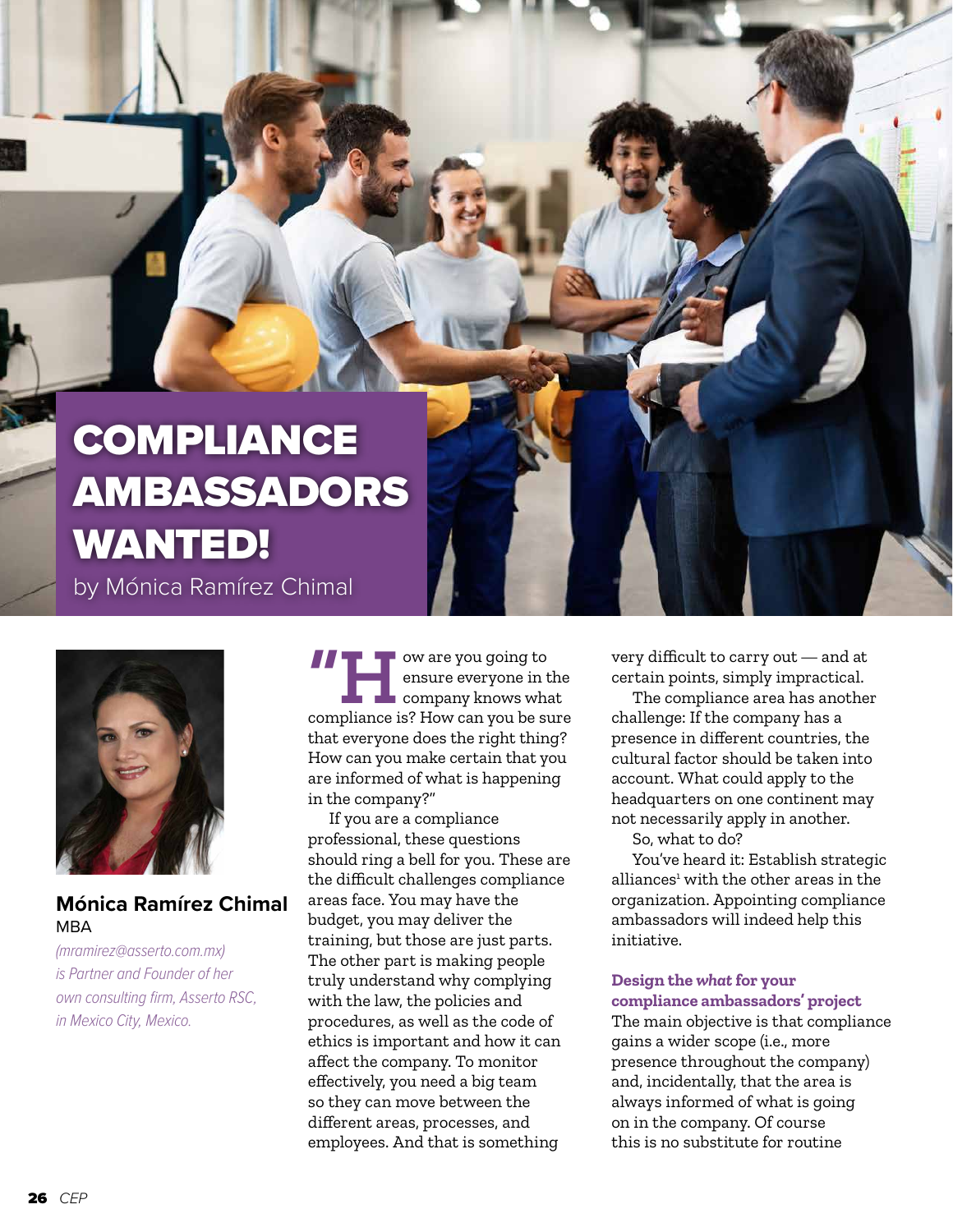meetings; however, it is a good way to have more eyes and ears around the company. Compliance ambassadors should:

- 1. Continue to regularly set the example, including by following external (e.g., laws, regulations) and internal (e.g., policies, procedures, code of ethics) compliance.
- 2. Report to compliance any suspicion of unethical behavior as well as any failures to comply with rules, when applicable.
- 3. Encourage colleagues to do the right thing.
- 4. Participate in the brainstorming effort when designing or updating training material. This task should be completed as required by the compliance area.

The first three occur during the compliance ambassadors' working hours, so there is no conflict with their daily tasks and a minimum of time should be invested. For the fourth task, a quick meeting can be held with the compliance ambassadors in order to hear their ideas and not affect their schedule.

This is not a task, but the compliance area can also provide a benefit (being generous with its ambassadors) by offering them the opportunity to be trained in useful things for their job role, such as communication skills, improved listening, and networking. Believe me; these topics are key for any job position in any type or size of company.

#### **Identifying** *who* **will be ambassadors**

Who is going to represent the compliance area? Who is the best candidate to be a compliance

ambassador? Consider the following:

- ◆ Check which person is an informal leader. There are many people that, without being in a leadership position (e.g., directors, managers, CEOs), hold power. People respect them. People trust them, so their word is always taken into account. These people would make ideal compliance ambassadors.
- ◆ Check those job positions that have access to key information: assistants; janitors and cleaners; the policeman in the front entrance, if applicable, who photocopies documents or the one who sees the security cameras; and even security guards! If you pay attention, those are the people who may, inadvertently, have access to relevant and sometimes confidential information. Appointing them as compliance ambassadors is a strategy to ensure you have people who can inform you if something bad or wrong is happening.
- ◆ Check those who are known to play by the rules. They could be from different areas and job levels. Getting them on board will mean you have a watchdog who oversees that others follow the rules.

After gathering all this information, compare the three lists: Is a particular person appearing in more than one of them? If so, that's the ideal candidate for compliance ambassador. If there aren't names appearing in more than one list, don't worry. Prioritize the lists according to those who are the most well-known people in the

company, those who are the most relevant people in terms of access to information, and those who comply with the rules. When doing this for the first time, the number of people is irrelevant. The important thing is to practice how to recruit people to become compliance ambassadors.

The compliance department should continue to treat all the other employees in the same way. ... Compliance must apply the rules equally to everyone.

#### *How* **to get them on board**

After choosing *who* the candidates are and determining *what* they are going to do, the next thing to do is invite them. You can talk with them, send an email, write a letter, or a mixture of these. Their tasks are already set.

The key point is how you are going to ask them. Use a nice, encouraging, and motivational message in order to explain that the compliance director or manager has chosen them to be part of this new project. Example:

> "Your ethical behavior and/or leadership skills are outstanding when compared to those of other employees. This has drawn the compliance director's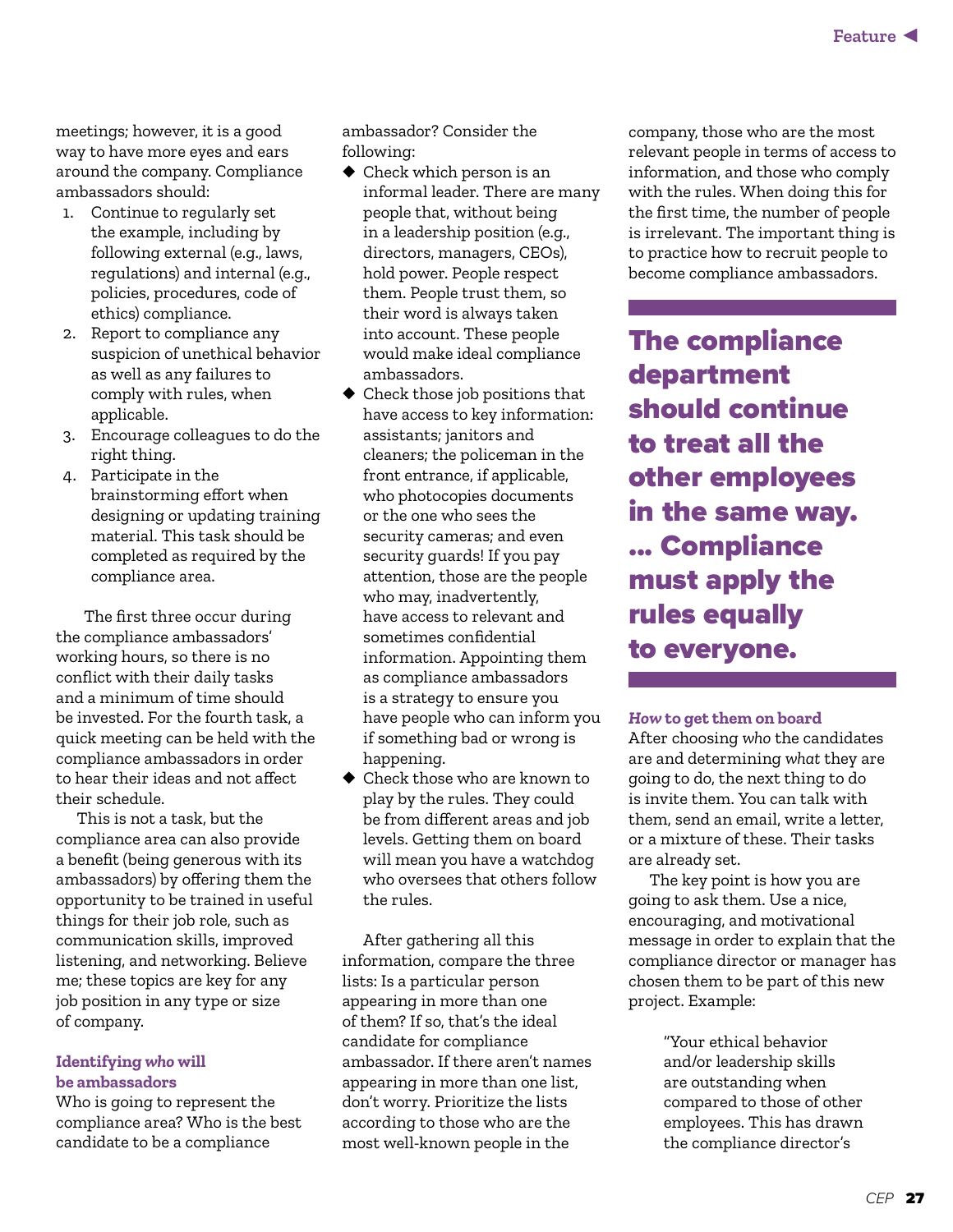attention. We need more people like you in this company. We would be honored to have you as a compliance ambassador."

People like to be recognized for what they do. They are flattered that someone values what they are doing, so use that. You are going to help them have a greater sense of belonging to the company and compliance.

Afterwards, you can explain their tasks, emphasizing that there is no additional investment of time — only close communication.

#### **The next steps**

Make sure to be in contact with your ambassadors. If you don't hear from them for a while (let's say in one month), contact them. Try to establish a fluid conversation. You don't want them to think they should only report. This will provide an opportunity to maintain close communication.

Train your ambassadors in the compliance section (both external and internal) that applies to them, but most importantly, make sure they understand that they also set an example. Therefore, they should continue to be reliable people.

After this project has been working for a while, launch a campaign to get more compliance ambassadors. You can use: "We are looking for more exemplary people in compliance. Are you one of those people?" Include that ethical actions, behavior, commitment to the company, etc., are factors to be considered. Ask your compliance ambassadors if they think someone from their area is a viable candidate. The idea is to bring more compliance ambassadors on board.

#### **Don't forget!**

If you want your new compliance ambassadors to continue in their roles and this project to be effective, keep in mind that the compliance area must:

- ◆ **Always be available.**<sup>2</sup> If an ambassador has something to say and there is no one from compliance to talk with, or if the ambassador wants to talk and the compliance professional forces that person to put the report in writing, that won't work. Compliance has to be available all the time (this includes weekends and holidays), because unethical behavior, suspicions, and breaking the rules don't occur only during business hours. Make sure you are available in the way that you told your ambassadors you would be (e.g., mail, phone call, in person)..
- ◆ **Handle all the reports (suspicion of unethical behaviors, breaking the rules, or even a comment) in a proper, timely, and professional manner**. Compliance has to be discreet and quick to take

action. Otherwise, it will lose credibility, and the compliance ambassadors won't believe in the area. *Why report it if nothing is done? Why say it if the information becomes gossip?* You don't want that.

◆ **Always be consistent**. If compliance professionals are asking their ambassadors to set the example, all employees in the compliance department must do it. Everything said should be done. If, for example, training was offered to the compliance ambassadors, then it should be carried out.

This is very important: The compliance department should continue to treat all the other employees in the same way. The ambassadors are not the spoiled ones or the ones with privileges. Compliance must apply the rules equally to everyone.

- ◆ **Continue doing your own tasks**. Compliance ambassadors are not a substitute for compliance professionals completing their duties. The area should not stop listening to employees or stop going to meetings, nor should it ignore other alert mechanisms. Having ambassadors means more eyes and ears in the company, but even though they can be trained in several topics, they are not compliance experts.
- ◆ **Reward exemplary behaviors**. We are all used to raising our voice when something is done incorrectly, when someone makes a mistake. We forget the importance of recognizing when things are done well. If the compliance area does it, people can see that doing the right thing makes a difference. A win-win for everyone! And this will also motivate other employees to do the right thing.

#### **The many benefits of compliance ambassadors**

Compliance ambassadors help in many ways, including:

- ◆ They know, in detail, every part of the operation, so their feedback is more accurate.
- ◆ They know the people who surround them, so they can identify suspicious behaviors more easily.
- ◆ They have the power to set an example; their word is valued by others, so they can influence